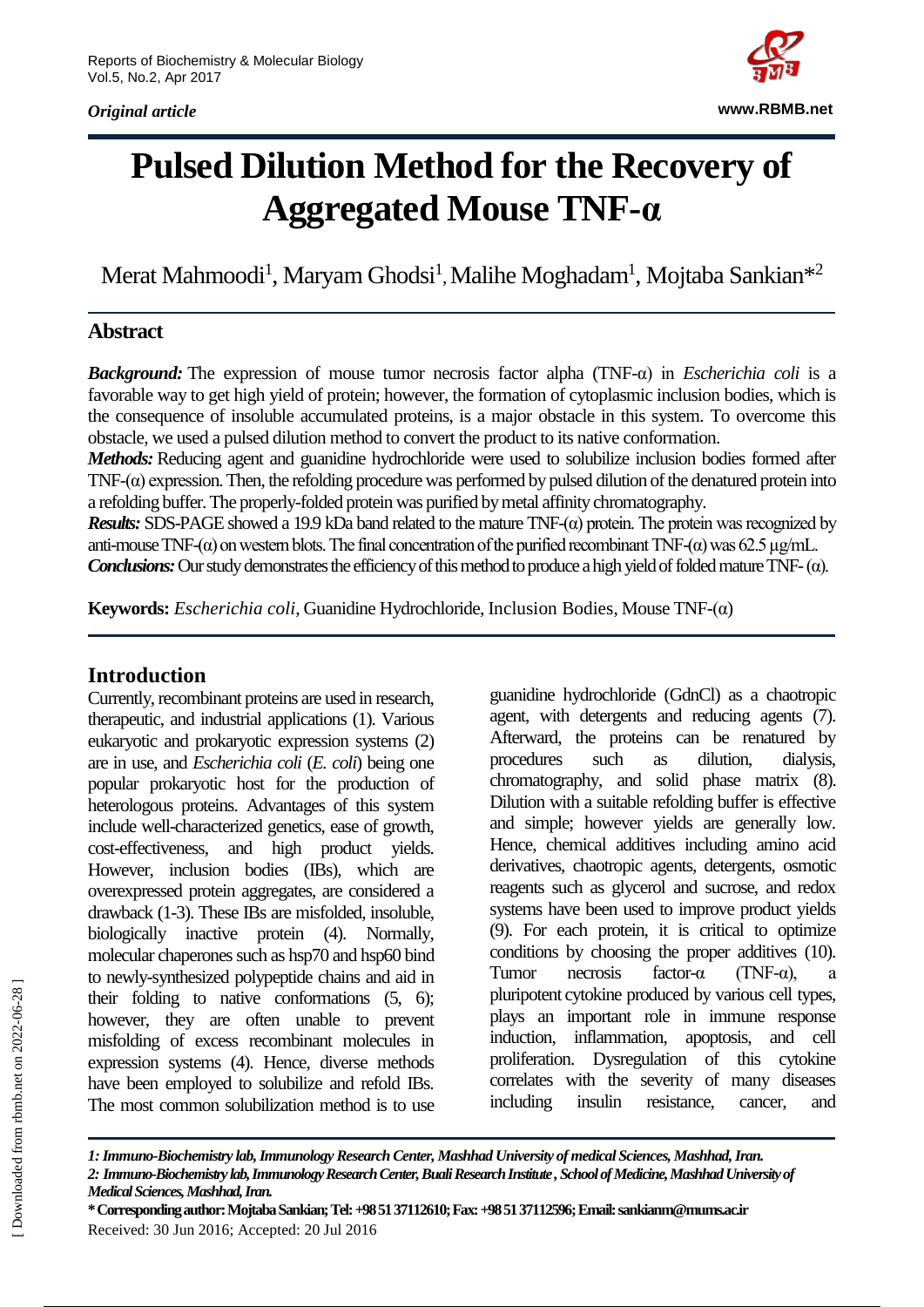autoimmune disorders (11). Furthermore, similarities between murine and human TNF- $(\alpha)$ allow the evaluation of the characteristics and clinical potential of this protein by murine TNF- (α) studies. Therefore, in this paper, we describe a pulsed-dilution method that includes GdnCl, EDTA, DTT, sucrose, glycerol, and glutathione as a redox system, to produce a soluble immature mouse TNF- $(\alpha)$ .

## **Materials and Methods**

#### *Cloning and expression of recombinant protein*

The cDNA was synthesized using oligo dT primers and reverse transcriptase (Parstous, Iran) from total mouse spleen RNA that was extracted with an RNA extraction kit (Parstous, Iran). The specific primers containing restriction sites were used to amplify the cDNA without the signal peptide. The sequences of these primers were: EcoRI-Forward; 5' GATCCGAATTCGCTCAGATCATCTTCTCA AAATTCGAG 3' and XhoI-Reverse; 5'GGTGCTCGAGCAGAGCAATGACTCCAAA GTAGACC 3'. The PCR products were purified from agarose gel (DNA gel extraction kit Parstous, Iran), cut with restriction enzymes, and ligated into pET-21b (+). After transformation of the vector into *E. coli* TOP10 cells, some isolated colonies were grown in ampicillin-LB medium for plasmid extraction (Parstous, Iran) and the accuracy of the sequence was confirmed by PCR and T7 sequencing primers (MACRO GEN Company). The selected plasmid was then transformed into *E. coli* BL21 (DE3) cells, which were cultured in 3 mL of LB medium containing 100 μg/mL ampicillin in logarithmic phase (OD 600 of 0.6). Isopropyl-beta-D-thiogalactopyranoside (IPTG) was then added in a concentration of 0.4 μg/mL to induce protein expression. After 18 hours of incubation at 37 °C, the cells were pelleted in a microfuge at 13400 (RCF) for 1 (min). SDS-polyacrylamide gel electrophoresis (SDS-PAGE) was performed on both the cell pellet and supernatant to detect protein expression.

#### *Renaturation and refolding of inclusion bodies*

The collected pellet of bacteria was resuspended in 5 mL of solubilization buffer (50 mM Tris-HCl, pH 8.5, 100 mM KCl, 20mM DTT, 5 MGdnCl, and 1 mM EDTA), sonicated on ice for 5 (min), and incubated overnight at 4 °C and incubated at 37 °C for 2 h. After centrifugation for 10 (min) at 8000 (RCF), the supernatant containing the solubilized protein was added discontinuously to 300 mL refolding buffer (50 mM Tris-HCl pH 8.5, 0.4 M sucrose, 10% glycerol, 0.5% Triton X-100, 0.3 mM GSSG, 3 mM GSH). The solution was then incubated at 4 °C for 20 h and centrifuged for 10 (min) at 9000 (RCF) to separate the recombinant protein from the supernatant.

#### *Metal affinity chromatography*

A 5 mL Ni-IDA column (Parstous, Mashhad, Iran) was first washed with 30 mL of distilled water and then equilibrated with 30 mL of start buffer [50 mM Tris-HCl pH 8.0, 0.5 M NaCl, and 5 mM imidazole]. The sample was mixed with 1.5 M NaCl and 5 mM imidazole and loaded onto the column. Afterward, 40 mL of start buffer and then 100 mL of wash buffer [50 mM Tris-HCl pH 8.0, 0.5 M NaCl] containing 5 mM imidazole and then with 200 mL of wash buffer containing 40 mM imidazole were passed through the column to remove unbound proteins. The attached proteins were eluted by adding elution buffer, [50 mM Tris-HCl pH 8.0, 0.5 M NaCl, and 500 mM imidazole]. Fractions were collected and dialyzed overnight in 150 mM phosphate-buffered saline (PBS) at 4 °C.

#### *SDS-PAGE and Western* **blotting**

The dialyzed proteins and cell pellet were separated by 12.5% SDS-PAGE (Mini-Protean II Cell, Bio-Rad), transferred to polyvinylidene difluoride (PVDF) membrane, and incubated overnight at 4 °C with 2% bovine serum albumin (BSA) to block non-specific binding sites. Afterward, the membrane was incubated with biotin-conjugated anti-mouse TNF- $(\alpha)$  antibody (diluted 1:500 in 1% BSA) for 2 h at room temperature (RT) and then horseradish peroxidase-streptavidin (Bio-Rad, CA, USA). The protein band was visualized by chemiluminescence (Parstous, Mashhad, Iran).

#### *Protein assay*

The protein concentration was measured using the bicinchoninic acid (BCA) method. Initially, the reagents and standards were prepared according to the kit procedure (Parstous, Iran) and the sample was diluted. Twenty-five µl of each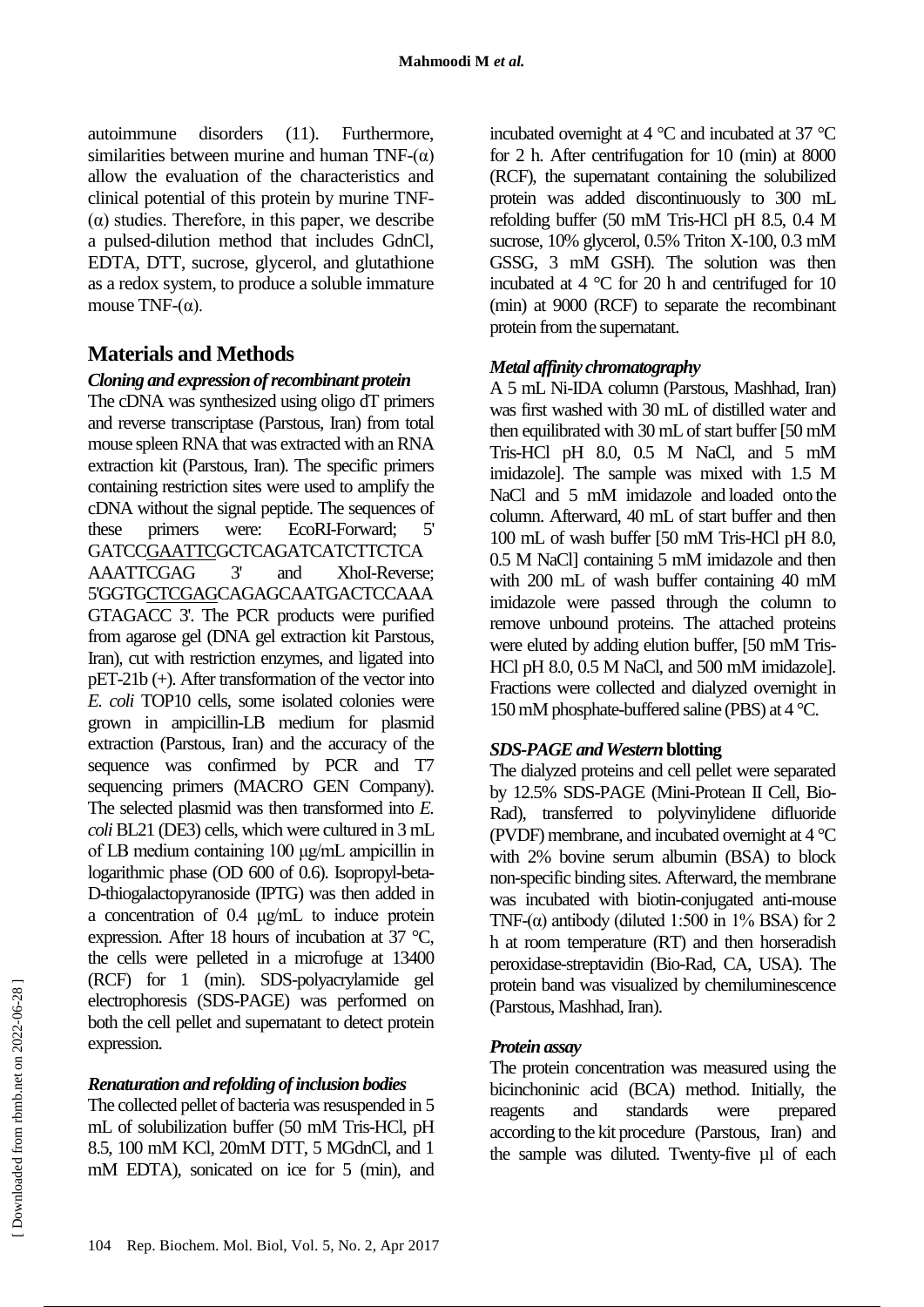sample and 75 µl of working reagent were added into duplicate wells of the microtiter plate. The mixture was incubated at 60 °C for 60 (min). The optical densities (ODs) were measured at 562 nm and the sample concentrations were determined by comparing them to the standard curve.

#### **Results**

After selection of transformed bacteria, the recombinant plasmid was extracted and assayed by PCR using T7 primers. The presence of a 709 bp band on the gel confirmed that the 469 bp TNF- $(\alpha)$  cDNA was ligated into to the 240-bp insertion site (Fig. 1). Moreover, the NCBI BLAST showed 100% homology between the sequenced fragment and the mouse  $TNF-(\alpha)$ precursor.



**Fig. 1.** Gel electrophoresis of the PCR product with T7 primers. Lane L: 100 bp ladder. Lanes A-G: confirmation of mouse TNF-a gene cloning into the recombinant plasmid.

Protein expression was evaluated by SDS-PAGE. A 19.9-kDa band was coincident with the recombinant TNF-(α). The band from the cell pellet was evidence for protein aggregation as (IBs) which are insoluble and cannot be soluble (Fig. 2).

The solubilized and refolded IBs were characterized by SDS-PAGE and western blotting. The SDS-PAGE showed a 19.9-kDa soluble protein that reacted with anti-mouse TNF- (α) antibody (Fig. 3). The final concentration of the refolded purified protein was 62.5 µg/mL.



**Fig. 2.** SDS-PAGE of expressed proteins was performed by 12.5% acrylamide stained with Coomassie Blue. Lane M: protein marker. Lane A: pellet fraction of cell lysates. Lane B: supernatant fraction of cell lysate. Lane C: Purified refolded protein.



**Fig. 3.** Western blot analysis of purified recombinant  $TNF-(\alpha)$ . Lane M: protein marker. Lane A: Binding of Anti-Histag antibody to the 19.9 kDa band.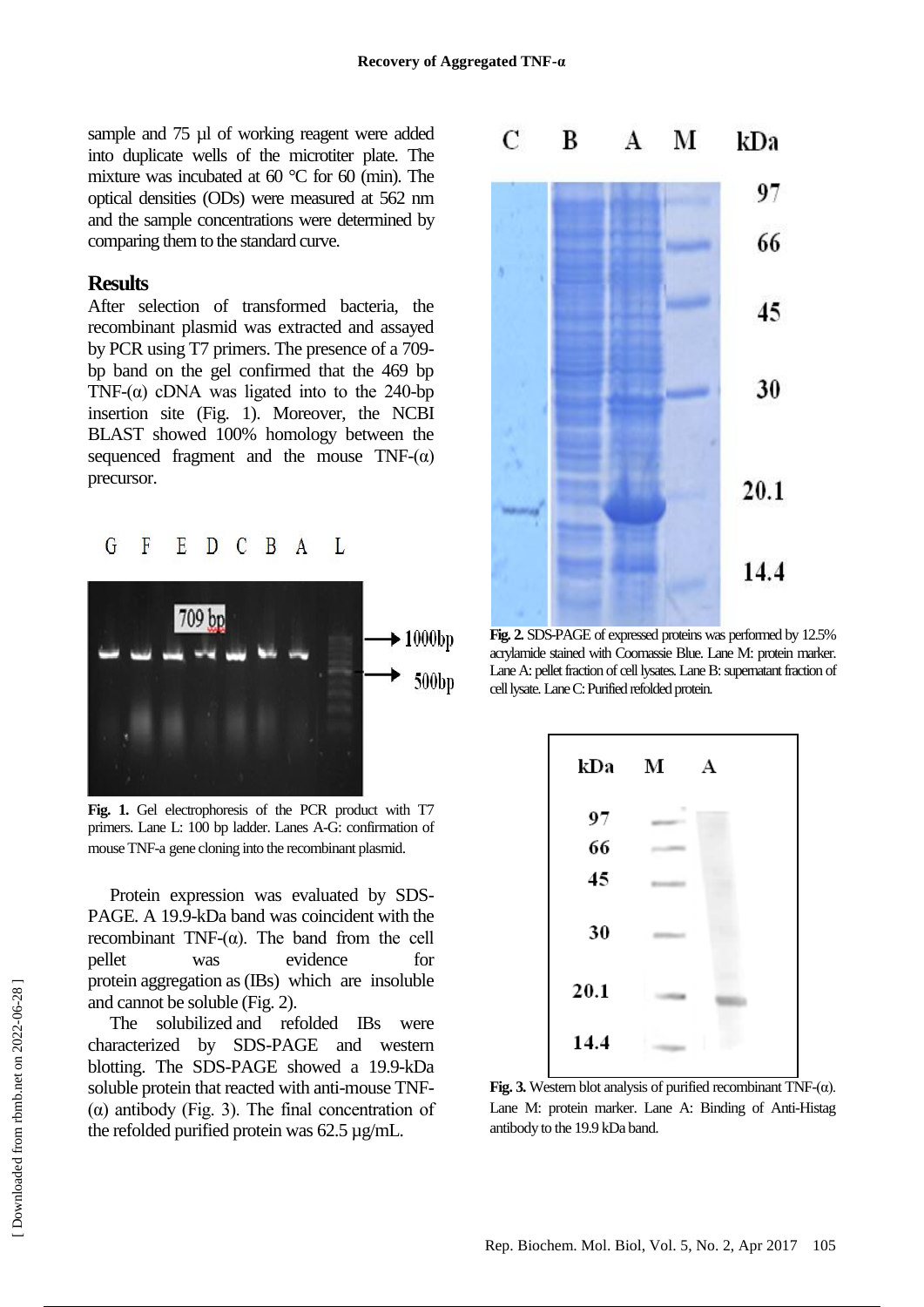## **Discussion**

As discussed above, no universal method currently exists for solubilization and refolding of IBs that result from high-level expression of recombinant proteins (10). In this study, we assessed GdnCl, DTT, and EDTA for solubilization of immature mouse  $TNF-(\alpha)$ . Then the refolding buffer, supplemented with glutathione, sucrose, glycerol, triton X-100, and Tris was applied to improve the protein renaturation. For the first step, urea and GdnCl are two common denaturants that prevent non-covalent interactions, either by modification of solution properties or direct binding to protein (12). Here, GdnCl was preferred to urea due to its greater ability to solubilize sturdy IBs (13). The use of EDTA as a chelating agent and DTT as a reducing agent improve this process via prevention of [cysteine residue oxidation,](http://www.jbc.org/content/273/30/18898.short) which is involved in disulfide bond formation (14). In the next step, high molar GdnCl (6 molar) was omitted because it can interfere with correct protein renaturation. Nevertheless, a low amount of this agent was added to the refolding buffer to prevent protein aggregation (15, 16). At this phase, folding enhancers such as glycerol and sucrose, chemical chaperones that bind with the folding intermediates, promote protein stabilization against denaturing stress and simplify protein collapse by reducing nonspecific hydrophilic interactions (17). The ability of glycerol, especially in combination

## **References**

1. Choi JH, Keum KC, Lee SY. Production of recombinant proteins by high cell density culture of Escherichia coli. Chemical Engineering Science. 2006;61(3):876-85.

2. Demain AL, Vaishnav P. Production of recombinant proteins by microbes and higher organisms. Biotechnology advances. 2009;27(3):297-306.

3. Hannig G, Makrides SC. Strategies for optimizing heterologous protein expression in Escherichia coli. Trends in biotechnology. 1998;16(2):54-60.

4. Sørensen HP, Mortensen KK. Soluble expression of recombinant proteins in the cytoplasm of Escherichia coli. Microbial cell factories. 2005;4(1):1.

with sucrose as an osmolyte, was defined by evaluating the efficacy of different osmolytes on aminoacylase and trehalose-6-phosphate hydrolase refolding (18, 19). Moreover, a direct correlation was observed between the refolding of lysozyme and glycerol concentration (up to 40%) (20).

To enhance correct disulfide bond formation, glutathione, which includes both reduced and oxidized forms of thiol agent, was used as a prevalent redox system (21). Also, we supplemented the buffer solution with triton X-100 and Tris, which have a synergistic effect on the recovery of native protein. These agents were used successfully by Ji-Cheng Pan and colleagues to refold arginine kinase (22). Apart from the chemical additives, a discontinuous dilution was used to increase the refolding yield and prevent protein aggregation, which is the result of intermolecular links of denatured protein at high concentrations (14). In conclusion, SDS-PAGE and western blotting showed that pulsed dilution is an efficient method to produce high yields of correctly-folded soluble immature mouse  $TNF-(\alpha)$ .

## **Acknowledgement**

This study was supported by grant number 930576 from the Vice Chancellor of Research of Mashhad University of Medical Sciences, Mashhad, Iran. The results of this article are part of M Ghodsi's MSc dissertation. The authors declare no conflict of interest.

5. Vabulas RM, Raychaudhuri S, Hayer-Hartl M, Hartl FU. Protein folding in the cytoplasm and the heat shock response. Cold Spring Harbor perspectives in biology. 2010;2(12):a004390.

6. Frydman J, Hartl F-U. 10 Molecular Chaperone Functions of hsp70 and hsp60 in Protein Folding. Cold Spring Harbor Monograph Archive. 1994;26:251-83.

7. Singh A, Upadhyay V, Upadhyay AK, Singh SM, Panda AK. Protein recovery from inclusion bodies of Escherichia coli using mild solubilization process. Microbial cell factories. 2015;14(1):1.

8. Tsumoto K, Ejima D, Kumagai I, Arakawa T. Practical considerations in refolding proteins from inclusion bodies. Protein expression and purification. 2003;28(1):1-8.